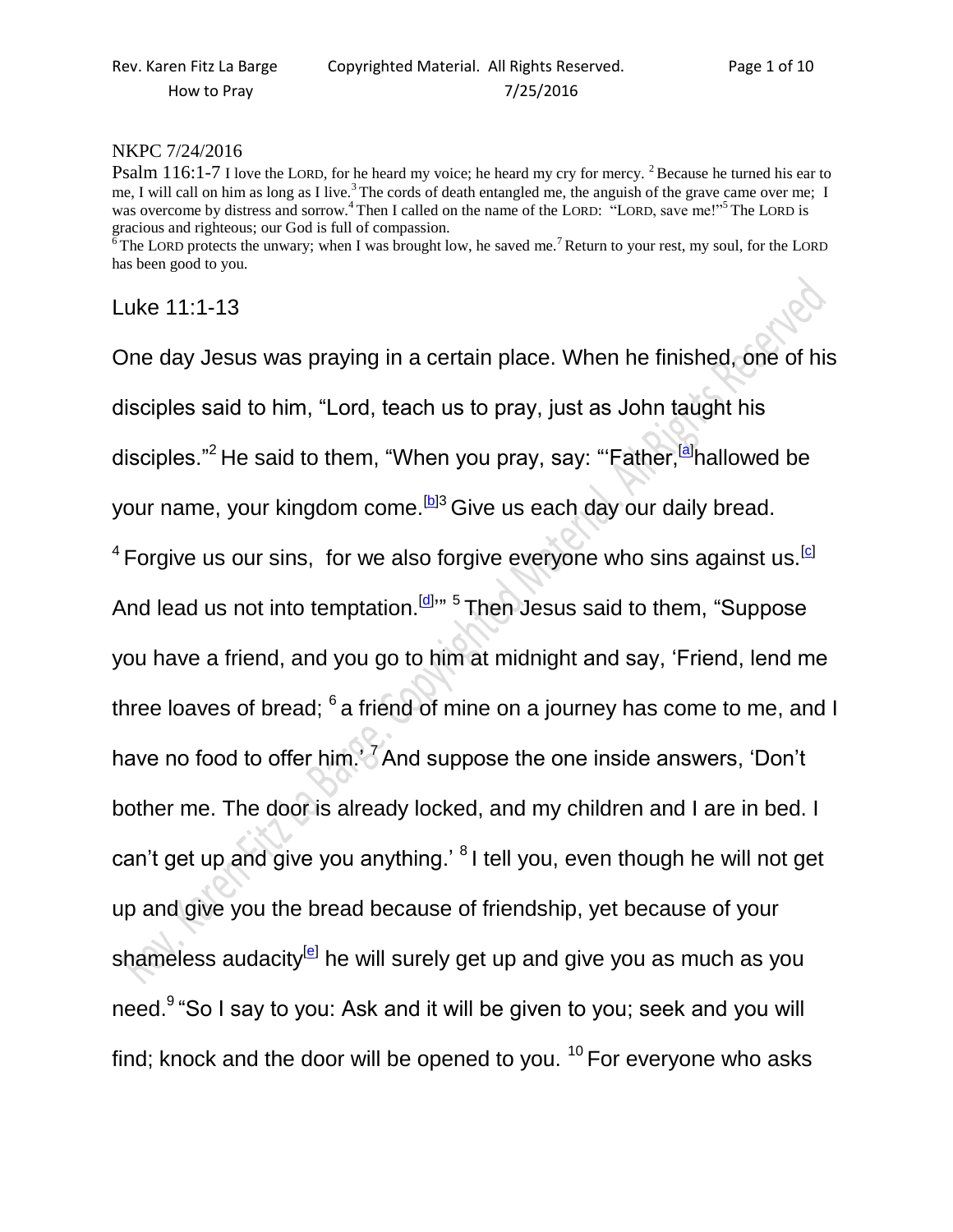receives; the one who seeks finds; and to the one who knocks, the door will be opened. <sup>11</sup> "Which of you fathers, if your son asks for<sup>[\[f\]](https://www.biblegateway.com/passage/?search=Luke+11&version=NIV#fen-NIV-25417f)</sup> a fish, will give him a snake instead?  $12$  Or if he asks for an egg, will give him a scorpion?  $13$  If you then, though you are evil, know how to give good gifts to your. children, how much more will your Father in heaven give the Holy Spirit to those who ask him!"

The other night after a meeting here at church, there was a bit of discussion about how the Detroit Tigers were doing in their game that night. The Tigers had just scored a run and we were joking around that our "end of the meeting prayer" was what had helped them to score it. One of our elders commented that he never prayed for his sports teams to win anymore because he knew that there were always lots people praying for a win for the opposing team! As we were walking out of the building, I noted that I have prayed for the players to be able to concentrate and to do their best, and one elder remarked how he had noticed lately that when players scored a run, he had seen many of them point at the sky and to give the credit for the home run back to God. Could it be that many major league baseball players were praying to God for that home run before they even stepped up to the plate?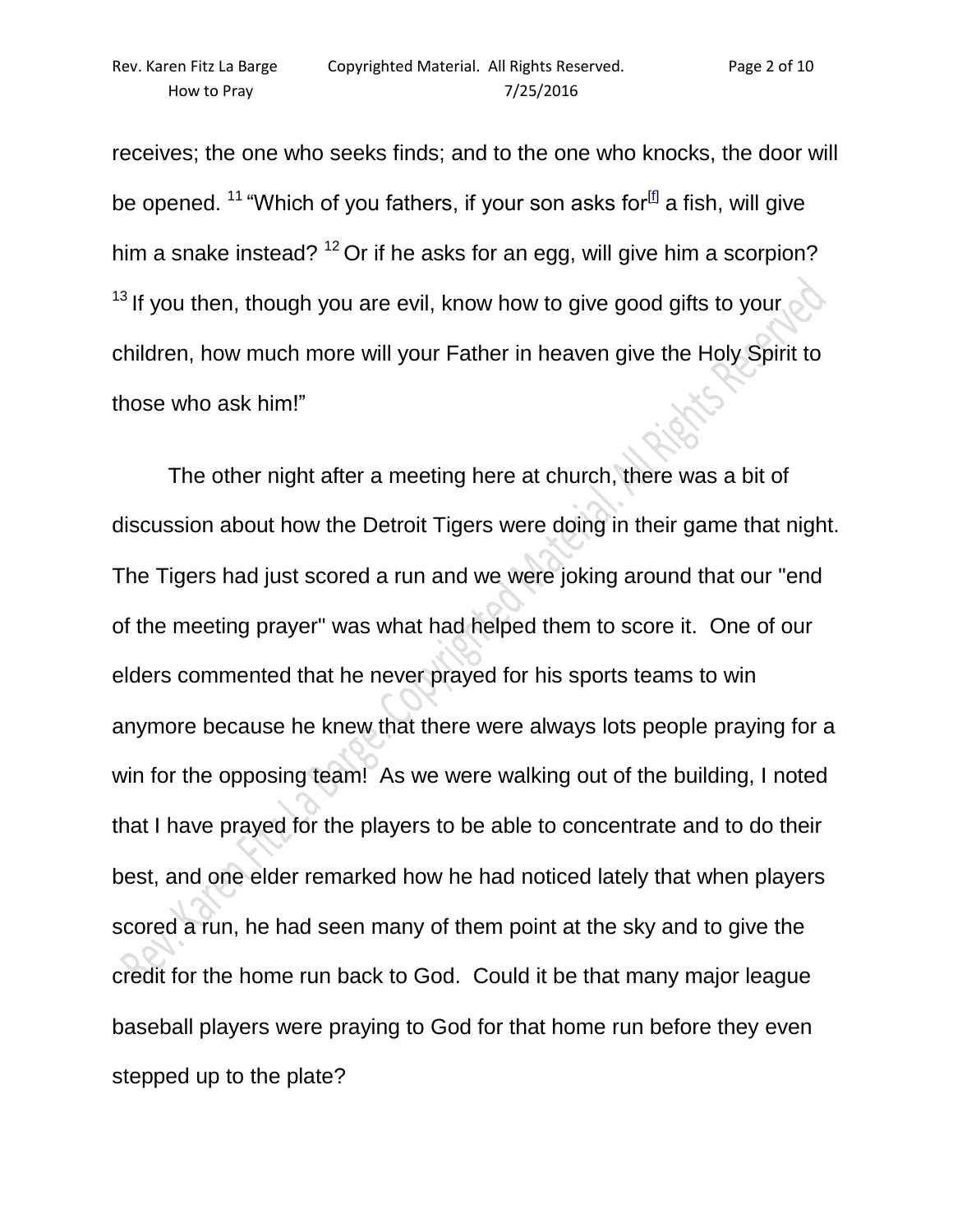While none of us here as far as I know are major league baseball players, all of us, as followers of Jesus Christ should be able to consider ourselves major league "prayers". --All of us, who have a relationship with God should be able to have a nice conversation with the supreme being - the entity who is the reason that we all are gathered as a church. And in order to have a conversation with this existential entity, we need to be convinced that God not only exists, but that God actually can and does communicate with all of God's children. -- And this is, of course, the very first phrase that Jesus taught us in how to pray. - We are not just muttering words to ourselves, but we are having a conversation with the God of the universe, our heavenly father who is both holy and accessible and in a relationship with us. --Now, if when we pray, you personally get no further than the first words, "Our Father" acknowledging that God is your parent, that is fine. You could simply just stop right there! In addressing God in prayer, we have made the first and most important step. We are conceding that God exists and that God is in relationship with us and that God does hear us when we pray! This is actually a very wonderful and remarkable thing. And this sort of access to immediate conversation is something that we frequently take for granted.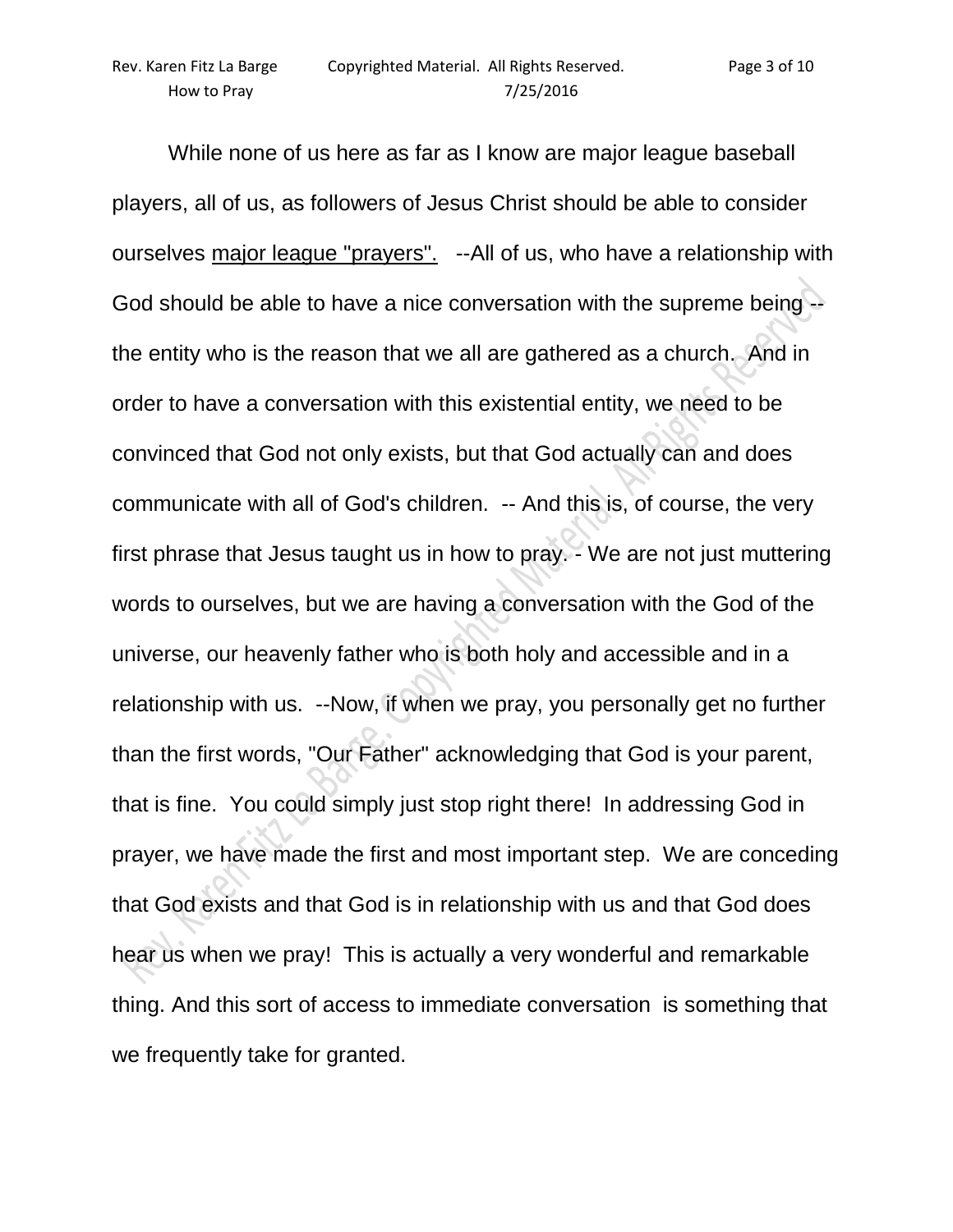In the last few decades, there huge increase in the number of people who now own and use cell phones. Today we don't even think twice about pulling our phone out of our pockets and calling a family member on the other side of the country. We just hit their name and within a few seconds we are in a conversation with our loved one. --But if we think about it, we first have to believe that our loved one is live and exists, and then we need to actually make a phone call to them in order to have a conversation. This is just like prayer. In order to pray, we need to believe that God exists and that we can indeed have a conversation with God and that God hears and will speak with us.

So once you have started a conversation with God, what is it that we should talk about? The modern theologian NT Wright says that the Lord's Prayer is absolutely relevant, not only for the world in which Jesus lived, but also in the world in which we live. Today, much like the first century, we live in a world filled with injustice, hunger, malice and evil. It is no secret that there has always been inequality and oppression of people all around the world by the powerful. --And our youth who participated in their voluntary 30 hour fast can tell you all about the problem of hunger and the famines that still stalk the world today. All that we need to do is read the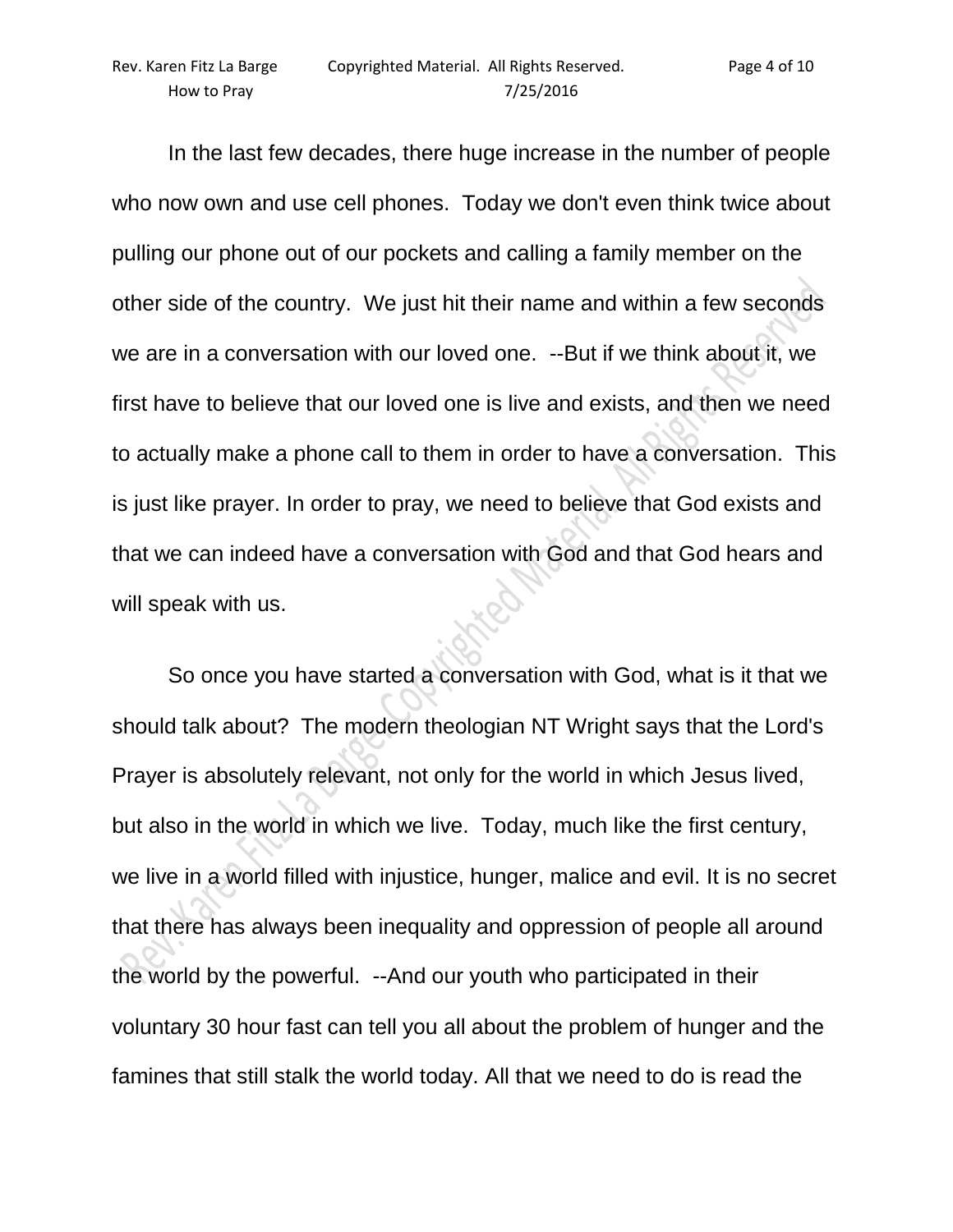American headlines from the last few weeks in order to be reminded of all of the malice and the evil in our world that still need to be overcome. In the face of this ever present injustice, we pray to God about how we can help bring about God's kingdom of justice. In the face of hunger and famine across the world, we pray for God's help for us to provide people with enough bread for today. In the prayer that Jesus taught us, we pray for forgiveness for all people to admit their mistakes and to break out of the cycles of violent revenge and for deliverance from people who are bent on doing things that are entirely evil.<sup>i</sup> This is all of the stuff that we are praying against and working against when we pray for God's kingdom to come about here on our very broken and messed up earth.

If you are like me, when I start looking at the extent of the worldwide oppression and evil, praying to God about these sort of things can seem so overwhelming. There are so many broken people and so much hurt in the world; I often don't feel that I have the right words to say to think about all of the root causes and all of the systems and to express the extent of my horror and the sadness about what is happening to people. It all just seems so huge that it boggles my mind. But a couple of years ago, I read a book about prayer by Anne Lamott that helped me to frame my prayers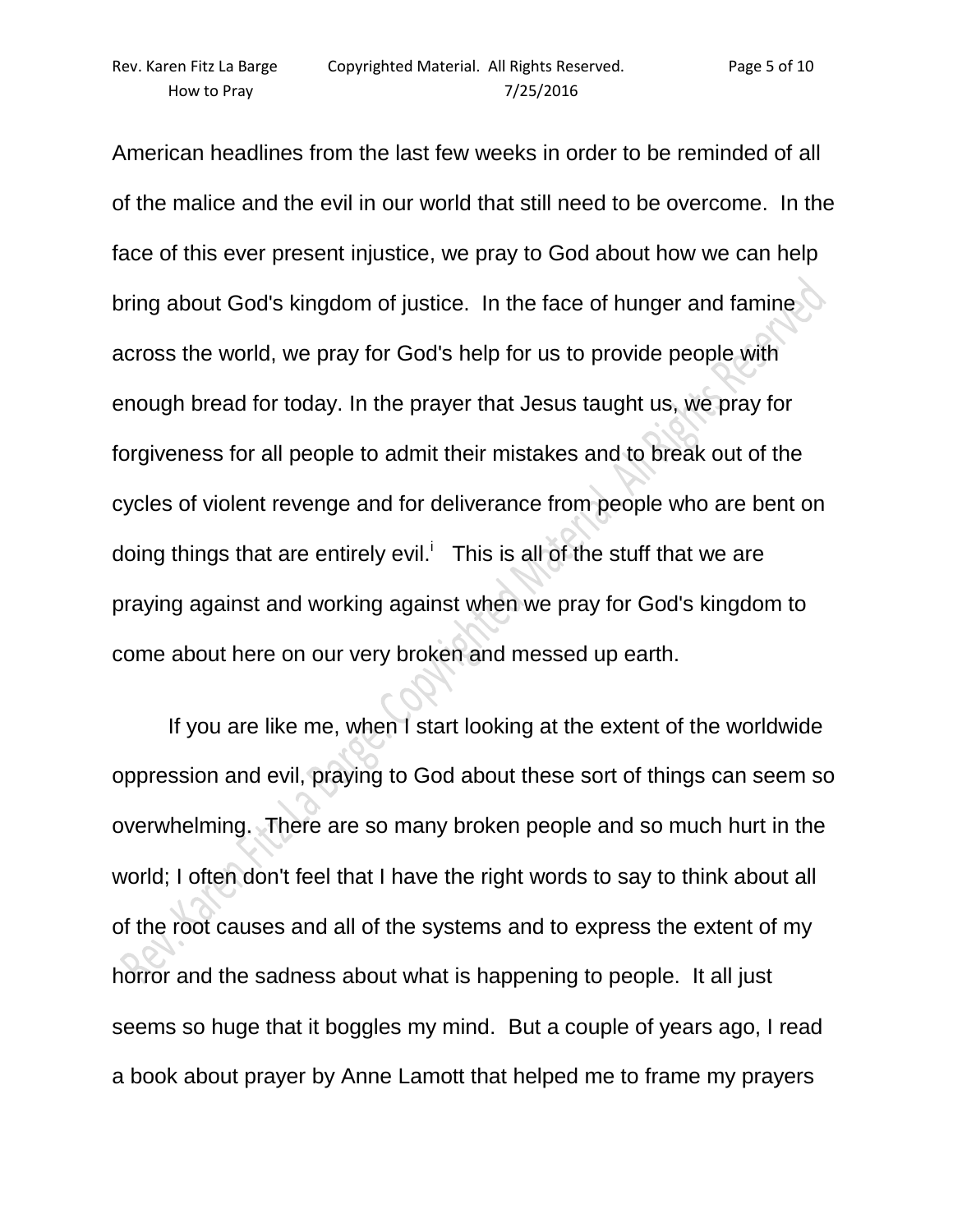more simply. Anne believes that almost all of our prayers to God fit into one of three categories that each are defined by a single simple word. She attests that the three most basic prayers are: **HELP. THANKS. or WOW.**

We are either asking for God's help to do something or get through something, or we are thanking God for something we have or something that has happened or else we are simply expressing amazement and awe at something that we heard about or saw, felt or experienced. -- If we think of the majority of our prayers as all being rooted in one of these categories, I often find that it gets easier to pray. If we can start our prayers to God with one of these three words and then simply have a conversation with God about what we are thinking or feeling, our prayers can more easily flow from our hearts and minds and become a more natural experience.

A story is often told about a man who discovered how to simplify his prayers to a conversation with God.

A man's daughter had asked her pastor to come and pray with her father. When the pastor arrived, he found the man lying in bed with his head propped up on two pillows and an empty chair beside his bed. The pastor assumed that the old fellow had been informed of his visit.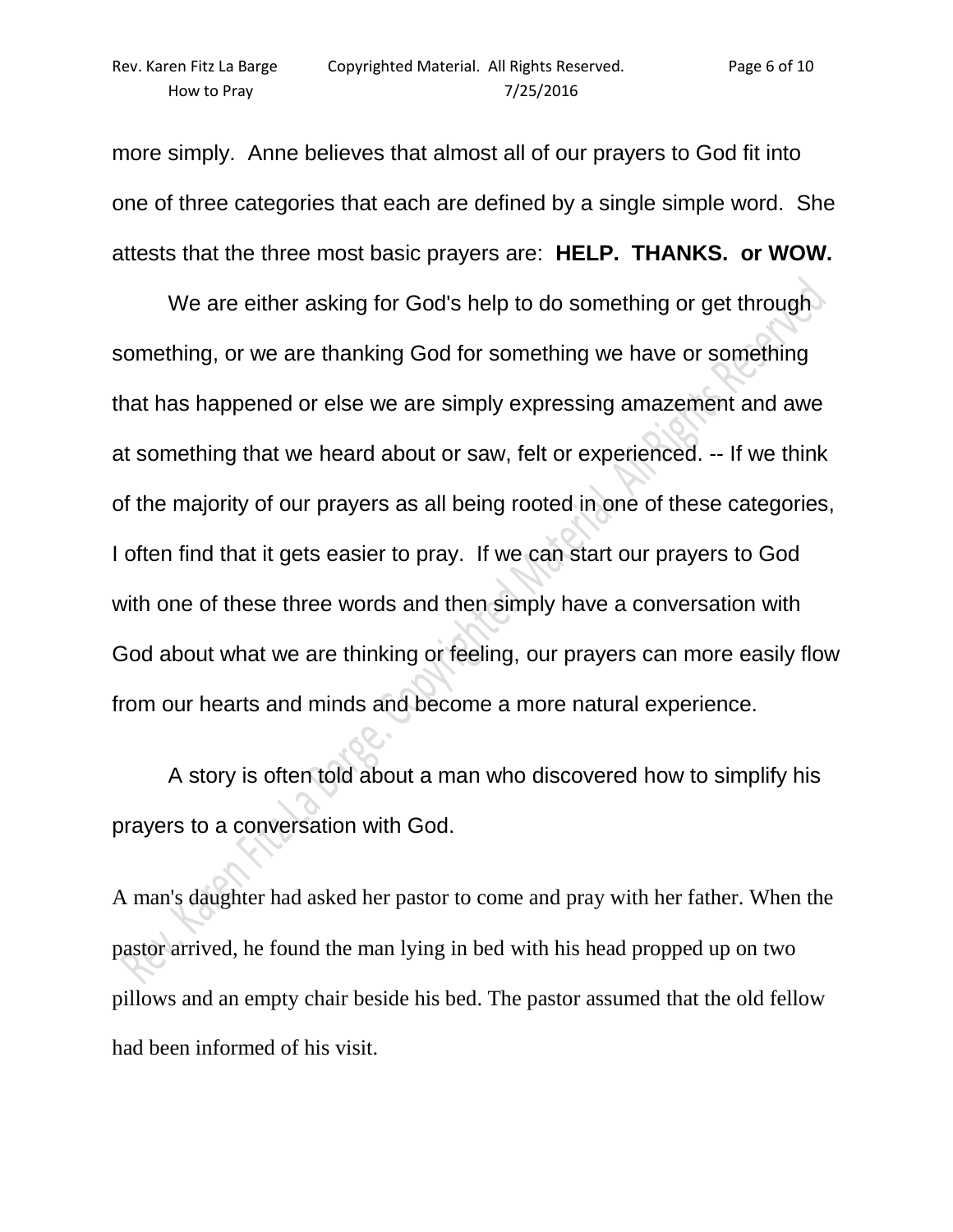"I guess you were expecting me," he said.

"No, who are you?"

"I'm the new associate pastor at your church," "When I saw the empty chair, I figured you knew I was going to show up." The pastor said.

"Oh yeah, the chair," said the bedridden man. "Would you mind closing the door?"

Puzzled, the pastor shut the door.

"I've never told anyone this, not even my daughter," said the man.

"But all of my life I have never known how to pray. At church I used to hear the pastor talk about prayer, but it always went right over my head.."

"I abandoned any attempt at prayer," the old man continued, "until one day about four years ago my best friend said to me, 'Joe, prayer is just a simple matter of having a conversation with Jesus. Here's what I suggest. Sit down on a chair, place an empty chair in front of you, and in faith see Jesus on the chair. It's not spooky because he promised, 'I'll be with you always.' Then just speak to him and listen in the same way you're doing with me right now."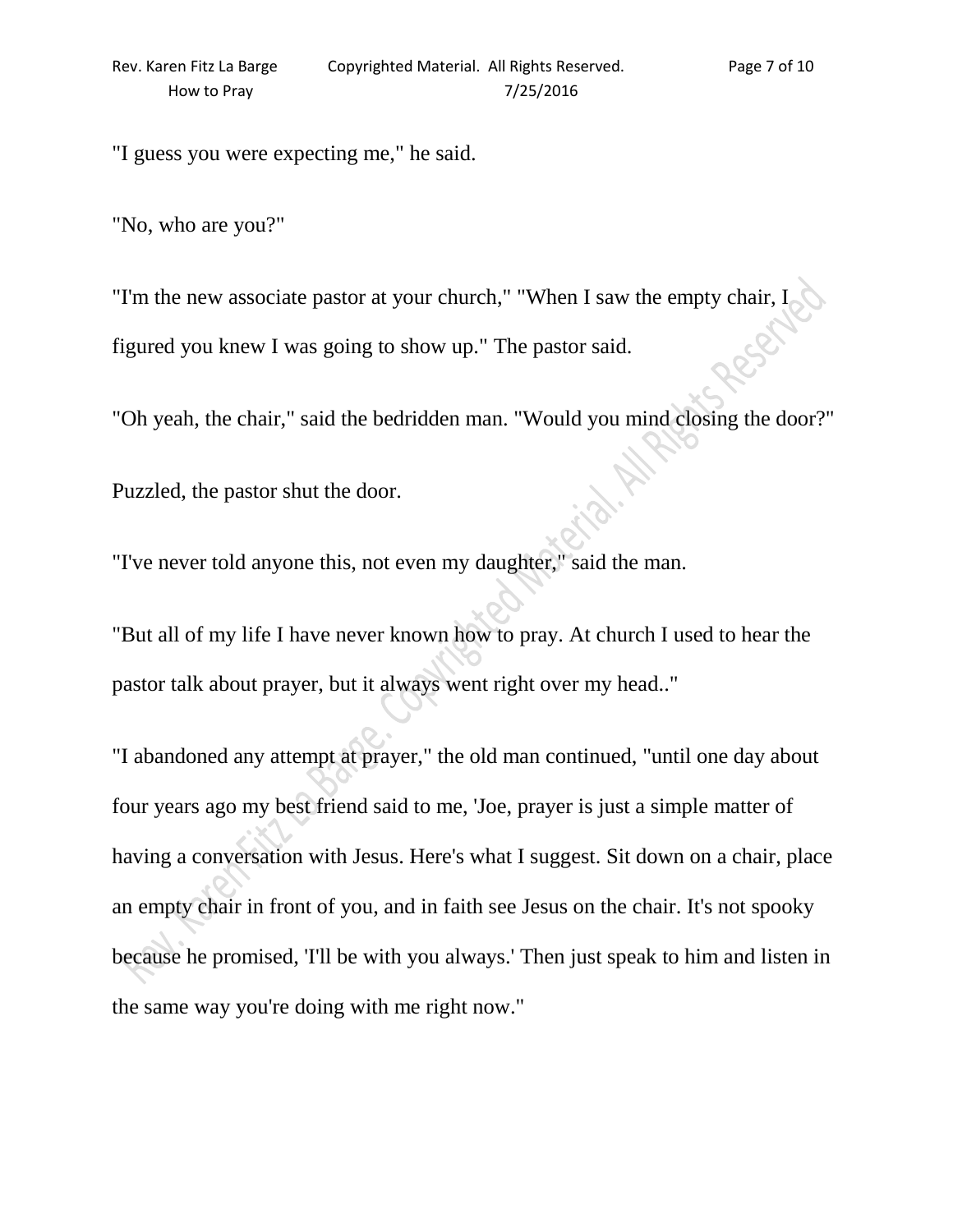"So, I tried it and I've liked it so much that I do it a couple of hours every day. I'm careful, though. If my daughter saw me talking to an empty chair, she'd either have a nervous breakdown or send me off to the funny farm."

The pastor was deeply moved by the story and encouraged the old guy to continue on the journey. Then he prayed with him, and returned to the church.

Two days later the daughter called to tell the pastor that her daddy had died that afternoon.

"Did he seem to die in peace?" he asked.

"Yes, when I left the house around two o'clock, he called me over to his bedside, told me one of his corny jokes, and kissed me on the cheek. When I got back from the store an hour later, I found him dead. But there was something strange, In fact, beyond strange-kinda weird.

Apparently, just before Daddy died, he leaned over and rested his head on a chair beside the bed."ii

My friends, the relationship that we have with God through Jesus Christ is not something that exists only on an intellectual level. We can know all sorts of facts about the timeline of when the prophet Isaiah lived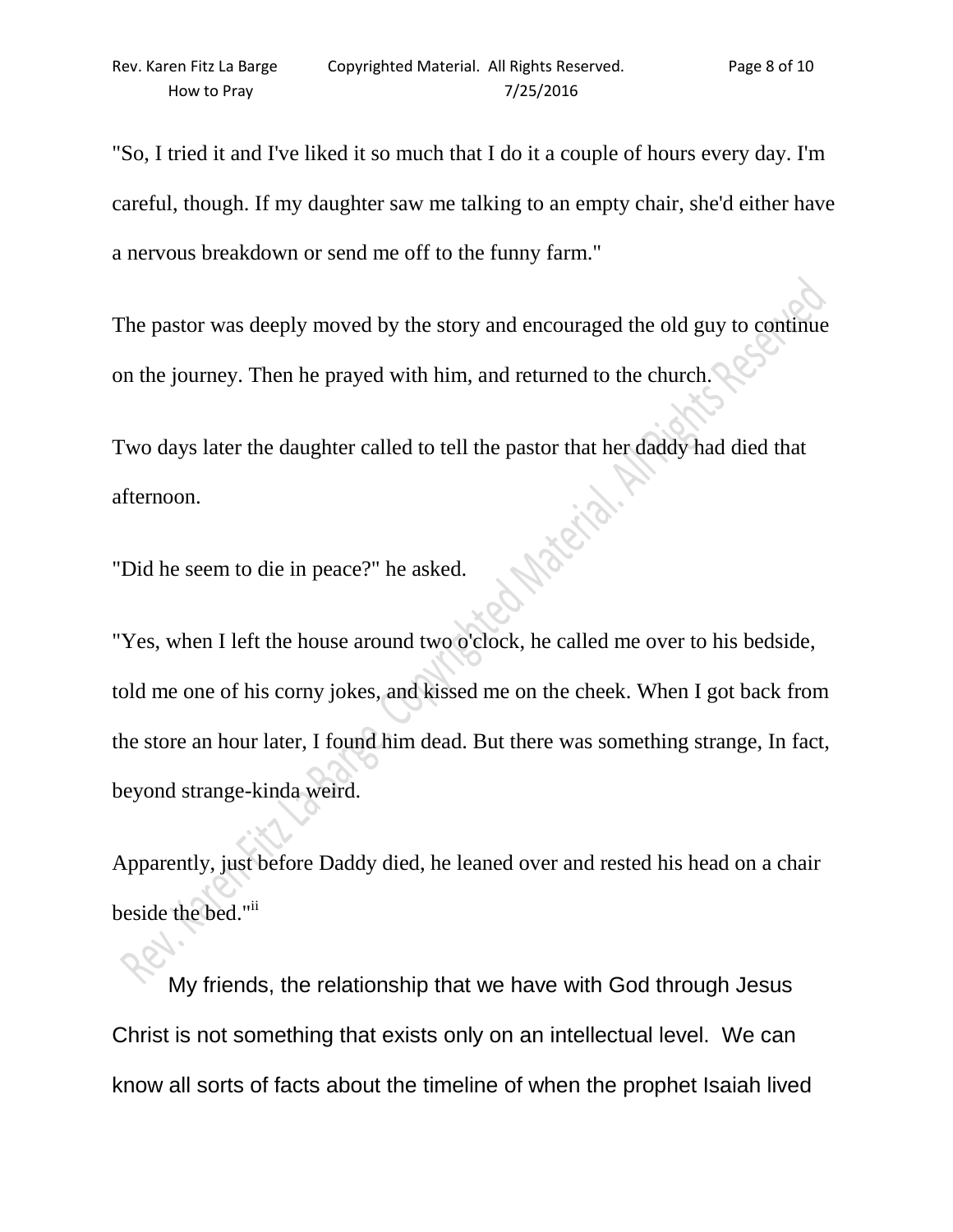but never talk to God. Prayer, instead of being a surefire way to ensure that the Detroit Tigers will win, is a communication with God that establishes our order and place in the universe. It is an acknowledgement that God is God and we are just a human passing through this world. When we are faced with the crazy injustice, hunger and oppression around us it is a way to ask for God's help, as well as to ask God to forgive us for our own brokenness that contributes to it. When we give thanks to God for all that we have, all that we have been entrusted with in this world, when we are in awe of what God has done and what God is going to do, it is then that we are in a place where we can have a heartfelt real conversation with God through prayer. And it is those conversations with God that give us the strength to get through the hard times. It is those conversations that give us the inspiration and the strength to do whatever it is that we feel called to do.

May we all today open our hearts to the presence of God and learn to pray with our God who loves and cares for us. Amen.